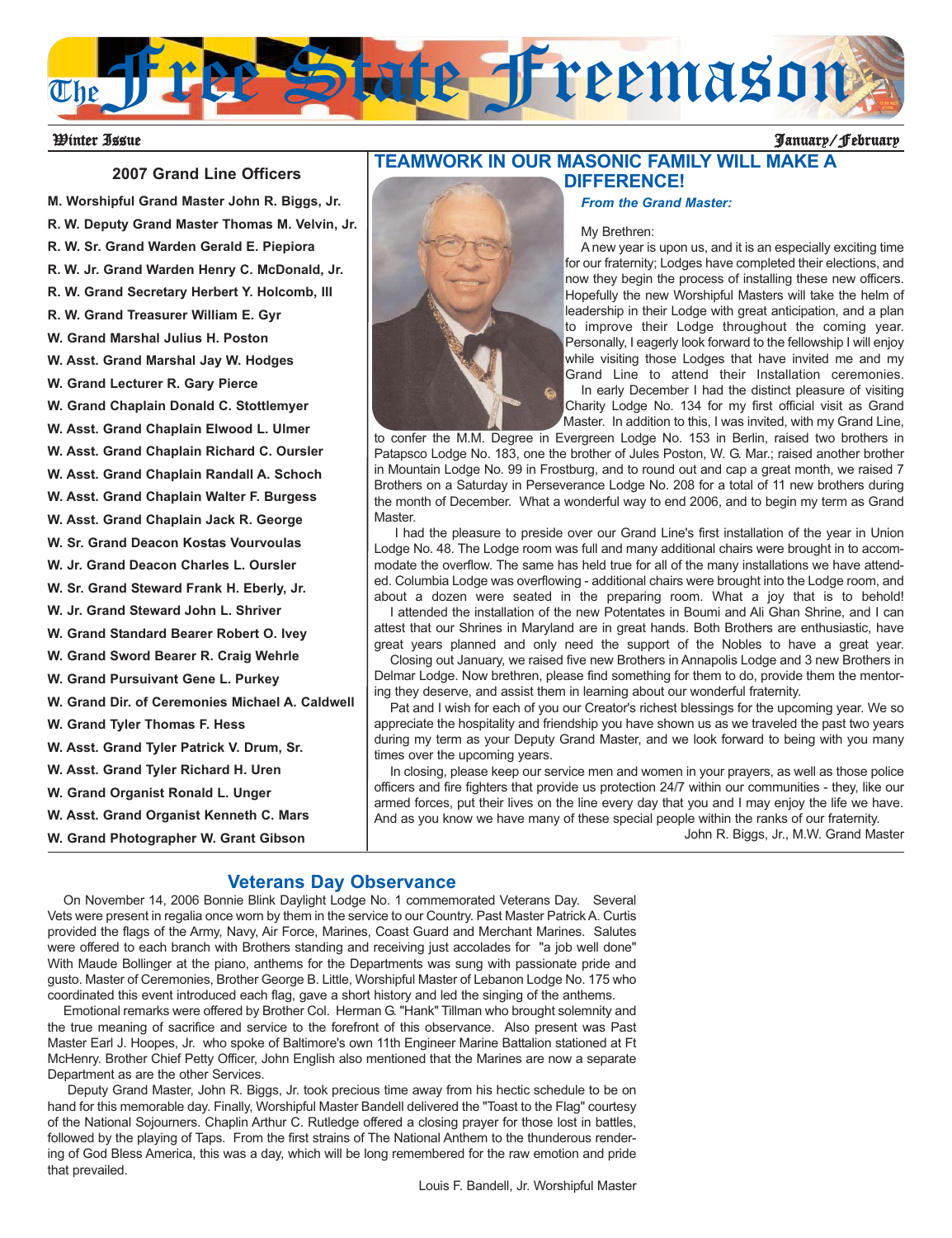Deadlines for submitting articles & information for publication in the *Free State Freemason*: **the 20th of January, April, July, and October**.

These dates are firm as the issue must be formatted and given to the printer the last day of these months.

> Send mail to: Grand Lodge of Maryland 304 International Circle Cockeysville, MD 21030

> > 410-527-0600 tel 410-527-1276 fax

FSFM@covad.net

**Grand Lodge Website** http://www.mdmasons.org/gl

### **Article Submission**

These points should be followed for articles submitted for inclusion in the Free State Freemason publication:

Original pictures or pictures from a digital camera on disk are fine - use the highest resolution.

Ink jet prints or newspaper pictures **will not reproduce satisfactorily.**

If you desire the return of pictures, they must have submitting individual's name on the back.

Pictures should have accompanying documentation detailing who is in the picture and what the picture represents if not accompanied by an article. Articles must be typewritten.

Articles can be submitted to the editor by e-mail, fax, regular mail or dropped off at the Grand Lodge office.



# **The Grand Lodge of Maryland Ballroom Rentals**



**Contact:** Raymond J. Vogel, Ballroom Coordinator at 410-527-0289 E-Mail: glballroom@covad.net, Fax 410-527-0289

**Office Hours:** 10:00 a.m. - 3:00 p.m.- Monday - Friday by appointment. **Catering:** Approved list of caterers.

**Ballroom Capacity:** Receptions, 320, with a nice dance area. 410 for banquets without dance area. Separate room for Weddings and Special Events. **Rates:** Call for information.

Parking: Free on site, 178 spaces.

**Information:** Foyer is marble with a fantastic staircase. Ballroom is 55 ft. x 111 ft., with hardwood floors. Twelve brass chandeliers, dance area depends on table setup. A must see in person to really see and feel the beauty of this facility. Call us and come see our Ballroom in this beautiful Hunt Valley setting.

# **License Plates**

Masonic License plates are available to Maryland Masons, with vehicles registered in Maryland, as well as their wives, widows, and sons and daughters living at home.

You do not have to wait for renewal of registration. Call Ray Vogel at 410-527-0600 to find out how it works and how easy it is to put them on your vehicle. Ray is available during regular business hours Monday through Friday. **Be proud of your fraternity and display these plates on your car this year.**

# **Chair Plaques & The Tree of Life**

**Chair Plaques** are for chairs located in the Corinthian Room on the second floor of Grand Lodge. You may have your own name on a plaque, or have it in memory of, or to honor a person, club, or group.

The Tree of Life is located in the main lobby of the Grand Lodge Building. You can sponsor a leaf on the tree, or have it in memory of, or to honor a person, club, or group.

The Chair Plaques and the Tree of Life leaves cost only \$200.00 each. This provides you with up to four lines on either, with twenty-one characters per line. What a wonderful way to remember someone. Call Ray Vogel at the Grand Lodge at 410-527-0600 to make arrangements for yours.



*Four Generations of the Bodie Men on a recent visit to the Grand Lodge of Maryland. From Left: Bruce B. Bodie; Bro. Charles A. Bodie, Jr., P.M. Oriental Lodge No. 158; Connor Bodie; and Bradley T. Bodie.* 



*Bro. Charles A. Bodie, Jr., P.M. Oriental Lodge No. 158 and Grandson Bradley T. Bodie, WM Roe Fulkerson Lodge No. 299 in Hollywood, FL on his Installation Night January 6, 2007*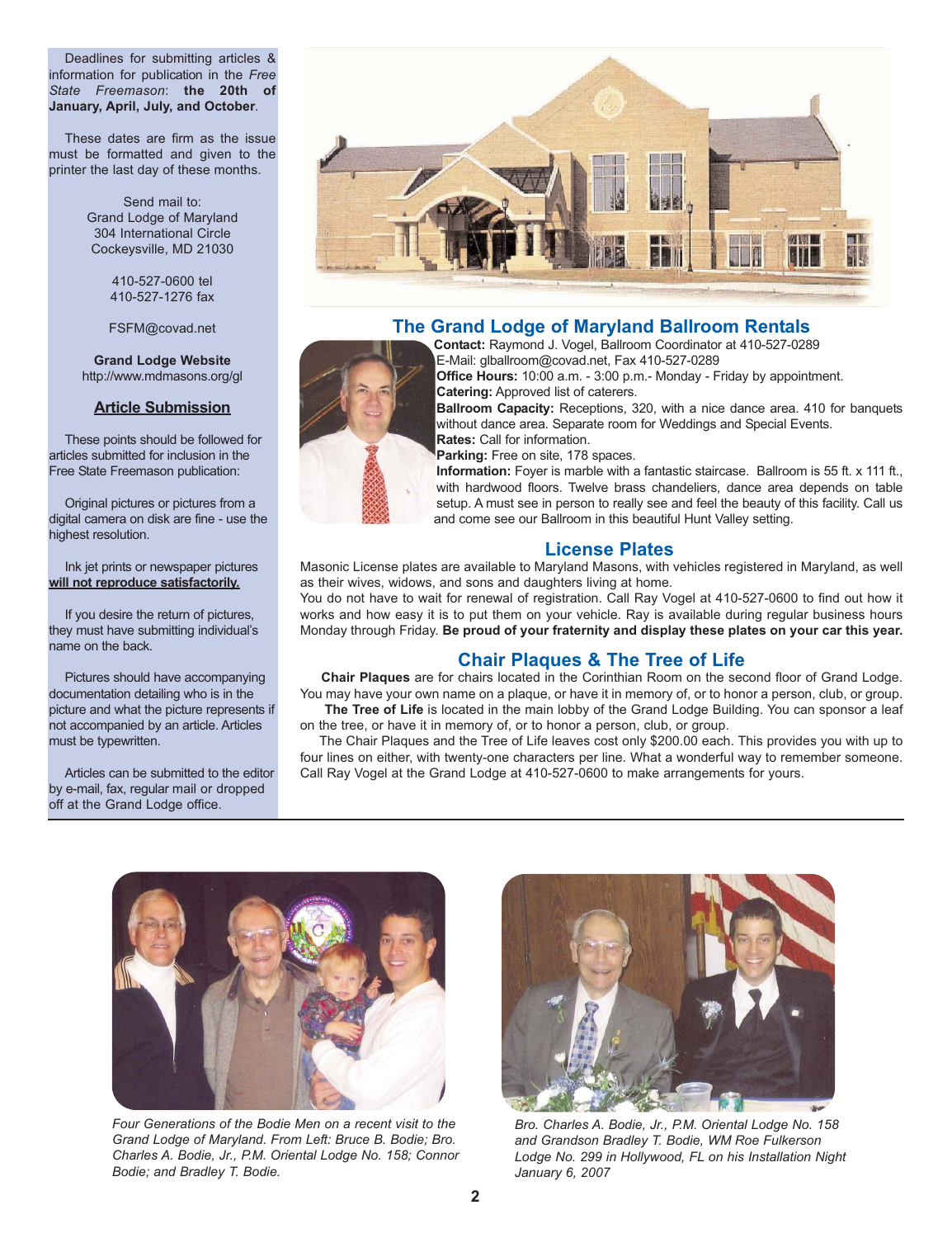# **National Sojourners Camp News LAFAYETTE CAMP (Baltimore # 7)**

It was in broad daylight when two suspicious looking characters were apprehended whilst trying to penetrate the outer perimeter defenses of Lafayette Camp on the morning of November 11, 2006, at Mt. Moriah Lodge in Towson,



Maryland. The brazen nerve of these tatteredlooking scoundrels was shattered whilst being processed, in the usual manner with trips to the "D", in order to ascertain their true identity and justify their worthiness to be made Heroes of '76, as they had requested.

Eventually, Sojourners Howard S. Maxwell and Henry C. McDonald, Jr., completed their initiation into the Camp, with all humility, and were pleased with the outcome of their daring adventure. In all seriousness, this was a perfect time for the Heroes of '76 Degree to take place, as it was during the 11th month; the 11th day; the 11th hour; and the 11th minute that the Degree was being conferred and it was also Veteran's Day, aka, Armistice Day and this was the exact time when the WWI Armistice had taken place in 1918! When the Prayer was read and Taps was being played, the swell of gratefulness was felt by all in attendance for those who had served our Nation since it's birth.

The newly made Heroes where overcome with pride in belonging to such a patriotic organization as The National Sojourners and The Heroes of "76 - and you would have been, too, had you been there. Think about it, inquire, and call your local Chapter, today. Pictured above are Heroes Maxwell (L) and McDonald (R); with Camp Commander Oliver Strong,(C).

The Camp Commander slowly approached two rough, gruff, looking characters, in tattered clothing, who were lurking at the perimeter of



our bivouac being held at Mt. Moriah Masonic Temple in Towson, MD, on a cold December morning reminiscent of Valley Forge. He apprehend both of them and told them that they would soon be put into the guardhouse. Shortly thereafter, other members of the camp arrived and, while we listened to the intruders request to join our ranks, a third intruder suddenly appeared amongst us! He seemed to be of noble birth, since he was of a gentile nature and dressed in fine apparel.

All three were equally dealt with, however, since "station in life" is of no consequence among good men who "meet upon the Level"! Hence, Brothers Stephen J. Ponzillo, III; Walter J. Kulesza; and Karl F. Ballwanz, III, made their trips to the "D", in fine fashion, and were made Heroes of '76. Pictured are Brothers John A Young, Jr., MWPGM, Acting 2nd Lt. (TL), and Philip A. Tilson, NP, Acting 1st Lt. (TR); (C - L to R) Brothers Kulesza, Ponzillo, Craig R. Benson, COG/OOD; and Teddy R. Barkley, Jr. CHAP/ACS. Brother Ballwanz, III, is pictured directly above his father, Karl, Jr., in the striped tie. Seated (L- R) are Brothers Ken D. Lewis. ADJ; Oliver W. Strong, CMR; and Oswald E. Kinat, CS.

### **Moon Lodge Origin**

In the early days, Maryland had a number of Moon Lodges - today there is but one that has maintained that tradition - Charity Lodge No. 134, located in Freeland, MD.

A check of Coil's Masonic Encyclopedia informs us that in the past, the population was more rural and there were no electric lights even in the cities. In the 18th century, the almanac was a common household authority and Freemasons, like others, measured their time and to some extent regulated their activities by it. Lodge Bylaws often fixed the stated meetings on, just before or just after the Full Moon, thus, making 13 stated meetings per year.

There was a very practical reason for fixing meetings around the night of a Full Moon for, in rural communities, which predominated on the 18th century, there would be no natural illumination to guide the members to and from lodge over several miles of rough road.' While many Grand Lodges have since legislated Moon Lodges out of existence, others have clung to the old custom, preferring the inconvenience caused by confusion as to just when the moon is full, to sacrificing what has had the force of an "ancient usage and custom." It is interesting to realize the first mention of Moon Lodges was in the Cooke Manuscript of 1410, one of the oldest documents belonging to the Masonic Craft. It is understood moon lodges were first mentioned in a ritual in "The Whole Institute of Masonry," published in 1724. By 1767 there were five numbered lodges governed by the moon operating under the Grand Lodge of England. By the year 1776, this amount had increased to nine of 499 lodges in England which included the Provincial Lodges located in the English Colonies abroad.

The Minutes of Aitcheson's Haven Lodge in Scotland, beginning in 1598 show frequent meetings at odd dates, and although some of them may well have been chosen because they were on or near the nights of the full moon, there are no surviving regulations to suggest that those nights were deliberately chosen for that purpose. The same applies to the Lodge of Edinburgh (Mary's Chapel) No. 1, whose minutes go back to 1599. Meetings of this lodge were also held fre-

quently and at regular intervals. The only regular or fixed-meeting was on St. John's Day in winter to elect the Warden, which, at that time was then the Scottish title for the Master of the Lodge. During the Colonial days around 1717, Moon Lodges were noted to be operating in Philadelphia, Boston, and also in Tennessee. By 1825, of the 75 instituted Connecticut lodges, many were Moon Lodges of which a number were located near fishing and whaling harbors. In 1951 Grand Lodge of Missouri had 18 Moon Lodges within their Jurisdiction; Grand Lodge of Indiana listed nine; and, in 1972 Grand Lodge of Maryland boasted one Moon Lodge. Between the years 1946 and 1958 moon lodges dropped from 119 to 52 in Kentucky. By the turn of the century, there were over 3,000 moon lodges operating, but by 1972 the number had dwindled to less than 500 spread amongst 30 jurisdictions within the United States. During this period of time, in those old horse and buggy days, brethren were known to have walked eight to ten miles or more to attend meetings. Some traveled by horseback, horse and buggy, and even by boat. Some were unable to make the long trip home during the night and were given shelter, allowing them to leave after breakfast to return home the next morning.

Occasions were experienced when the low tide allowed a brother to walk to attend his lodge, and, after the meeting, because of high tide, had to await the next low tide. Bristol Lodge No. 25 celebrated its 200th Anniversary in 1980. It all began back in February 1780 with a letter signed by nine brethren and sent to the Right Worshipful Grand Master of the Provincial Grand Lodge of Pennsylvania asking that a Warrant be issued to hold a lodge in the Town of Bristol (or five miles around), and on the 15th of March the Warrant was issued. In those days, Bristol was a full day's trip north of Philadelphia on the road en-route to New York.

Quite often we hear a remark about 'the good old days'. When moon lodges began, there were no illuminated two or four lane blacktop highways and very few gravel roads. Most consisted of two dirt ruts leading through bush and fields and seldom in a straight line. While the main roads may have been gravel, the side roads and town roads were dirt. There was no train or bus service, nor any cars for that matter. After dark, a candle or coal oil lamp was used for illumination: no electricity. If fortunate, everyone bathed in a galvanized wash tub on Saturday nights.

In the Jurisdiction of the Grand Lodge of Iowa around 1870, every Masonic home had a Masonic moon calendar drawn by a brother from that state. The calendar was a 13-month one showing only the date and month of the full moon throughout the year. Occasionally the brothers realized there were times when there was no full moon in February, such as occurred in 1893, and this caused quite a bit of a storm. As lodges usually met on a specific day such as the last Saturday of the month, visitors in this particular month arrived to find no Lodge meeting taking place, and so, the various Grand Lodges began eliminating the Moon Lodges.

The present Secretary of Bristol Lodge stat-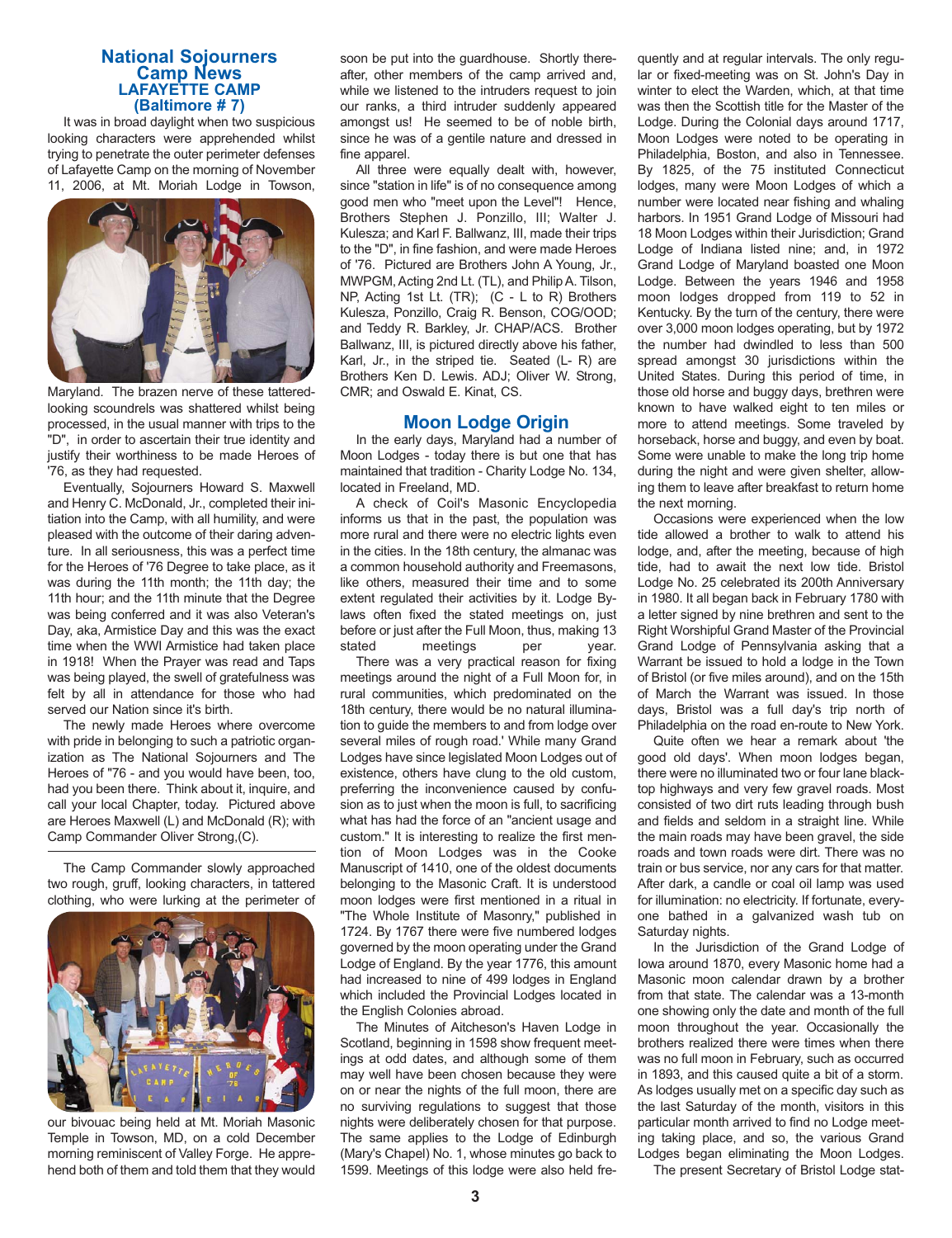ed "The continuance of this practice of meeting on Saturday evenings on or before the full moon, reminds us of our heritage and tradition, and does provide some distinction when conversing with other members of the fraternity." One has to have a great deal of respect for our brothers who decided to get together and form a lodge under such conditions. No wonder they spent a few hours after the meeting enjoying a few beers and socializing with a sing-song. There were few occasions when they saw one another, except at Lodge meetings. As the Lodges begin to eliminate the moon lodges, it is interesting to realize the brothers would then begin to open their lodges in the early afternoon, allowing their membership to arrive at their homes before darkness set in. It is also realized Moon Lodges were also held in various unnamed Canadian Jurisdictions.

### **Scottish Rite Masons Announce Newest NASCAR Racing Team**

Washington, D.C., January 3, 2007 - The Scottish Rite Racing Team was officially announced and introduced by NASCAR, BC Motorsports, and the Frank Cicci Racing team at the Scottish Rite House of the Temple on Saturday, January 6, 2007, at 11:00am. NASCAR representatives, the Racing Team, and members of the Masonic community were available to the media. The House of the Temple is located at 1733 Sixteenth St. N.W., Washington, DC.

The Scottish Rite race car will be driven by



veteran driver Brian Conz, who himself is a 32º Scottish Rite Mason. Brother Brian, who began his career in 1988 in the Street Stock Division, later moved to the ARCA/REMAX Series in 1996. Brian has 15 wins, 79 top fives, and 108 top ten finishes to his credit and will be in the running for the Raybestos Rookie of the Year honors.

He will be piloting the Scottish Rite #34 Chevrolet for Frank Cicci Racing based in Mooresville, N.C. The team will be celebrating its 20th season in the Busch Series in 2007 and is the oldest running team in series history.

With 743 starts and 19 victories, the team has fielded drivers such as current NASCAR Craftsman Truck Series Champion Todd Bodine, Randy LaJoie, and David Green, along with a long line of NASCAR's favorite driver's. Owner Frank Cicci states, "We are so excited and privileged to have such an honorable organization associated with us, we look forward to a long-lasting relationship with the Scottish Rite and Brian.<sup>"</sup>

The Scottish Rite is part of the "Family of Freemasonry," the oldest and largest fraternal organization in America, dating back to 1730. Many famous American men have been Masons, including fourteen presidents from George Washington to Gerald Ford. Bro. Ford was a Michigan Mason as is Bro. Conz, and both received the 32º in the Scottish Rite, with Bro. Ford being honored with the 33º. About one-third of the 1.5 million American Freemasons have gone on to become 32º Scottish Rite Masons, and about 1% of those receive the 33º in recognition of their service to humanity, their communities, or to Freemasonry. The Scottish Rite sponsor 225 speech and language clinics for children across the country, part of the \$2 million a day or \$750+ million a year American Masonry spends on philanthropy.

Scottish Rite Racing will compete in the 2007 NASCAR Busch Series commencing at the Daytona International Speedway in Florida on February 17th for the full 35 race schedule.

For additional information on the Scottish Rite Racing Team, contact Stan Dodd, 202-232-3579 or sdodd@scottishrite.org.

### **Prince Hall Visitation**

*(In a letter dated 11/15/05 by the GM Ronald G. Bélanger)*

In light of the action taken by the majority of the permanent members present at the Grand Lodge of Ancient Free and Accepted Masons of Maryland concerning visitation by and with the Most Worshipful Prince Hall Grand Lodge and their subordinate Lodges and in response to the many phone calls and emails to this office concerning this action, I offer the following guidelines:

Visitation by any Lodge or Mason Beholden to the Most Worshipful Prince Hall Grand Lodge will be by "**Proper Invitation**" only. By "**Proper Invitation**" it is meant that: only the Worshipful Master may, in writing, extend such an invitation.

The right of any Mason in good standing entitled to object to sitting in Lodge with anyone he deems unsuitable must not be infringed upon, therefore any objection of this nature must be made prior to the invitation being extended. It is therefore imperative the Worshipful Master consult and advise his members of the intent to invite in advance of the actual invitation being extended. Once the Worshipful Master receives permission from the members present to extend such an invitation, and **not before,** may he in writing, with a copy to be sent to both Grand Lodge Offices, invite the intended Lodge, Mason or Masons to attend a stated or special communication of the Lodge over which he presides.

In order to maintain subordination, good conduct and good will between both Grand Lodges once the Worshipful Master is satisfied that the membership is willing to extend such an invitation and the invitation has been sent, the individual Mason will have waived any further right of objection in this particular instance. This in no way prevents a Mason in good standing the right to object but does place upon any individual the responsibility to do so before any invitation can be extended thereby avoiding any possible embarrassment to the members of his Mother Lodge and the Grand Lodge of Maryland.

This procedure remains unchanged.

John R. Biggs, Jr. Grand Master **Temple Committee Update**

Brethren - GREAT NEWS! By the time you read this, the John A. "Jack" Young, Jr. Conference Room will have been unveiled and dedicated. This was done on January 9th.

This room will be for the benefit of all Lodges. No longer will you have to use the



Common Room, where there are always people coming and going creating distractions from your event. No longer will you need to go outside of the Temple to find accomodations to conduct your Past Master's Meetings or inner Lodge committee meetings. It can also be used as a place for instructional work for the degrees.

There is a cork board and calendar in it for reserving the room so there won't be any problems of conflict with meetings.

Our next major project will be the beautification of the Mail Box area. The results of the committee's efforts are all around you. As you walk around the Temple, you can't help see the results of the dedication of your fellow Masonic Brothers who have unselfishly given of their time and skills to beautify OUR **Temple** 

This is my last column to you as the Chairman of the committee. My term is up and you will now have the benefit of having as the next Chairman one of the most dedicated Masons i have known - Past Master Bro. Robert Shinnick. I know there will be continued progress.

Again, I say thank you for having given me the privilege to serve you. Fraternally yours, Pat Green

## **Grand Chapter OES**

The 2006 -2007 Grand Chapter of Maryland, Order of the Eastern Star's Military & Veterans Committee will close out the current year by hosting a USO-style dinner/dance & silent auction on Saturday night, March 31, 2007 at the Embassy Suites in Cockeysville, MD to benefit those very houses and recovering service members and their families.

This is the same weekend as the annual Grand Chapter Palm Sunday Service at Bonnie Blink on April 1, 2007 and we encourage everyone to come and share this weekend with Sister M. Ernestine Hale and Brother Lyndall Debar as they begin the rapid end to their outstanding year of service to the Grand Chapter. Tickets are \$50.00 per person (\$45.00 if ticket purchased prior to March 1). Doors open at 6:00pm.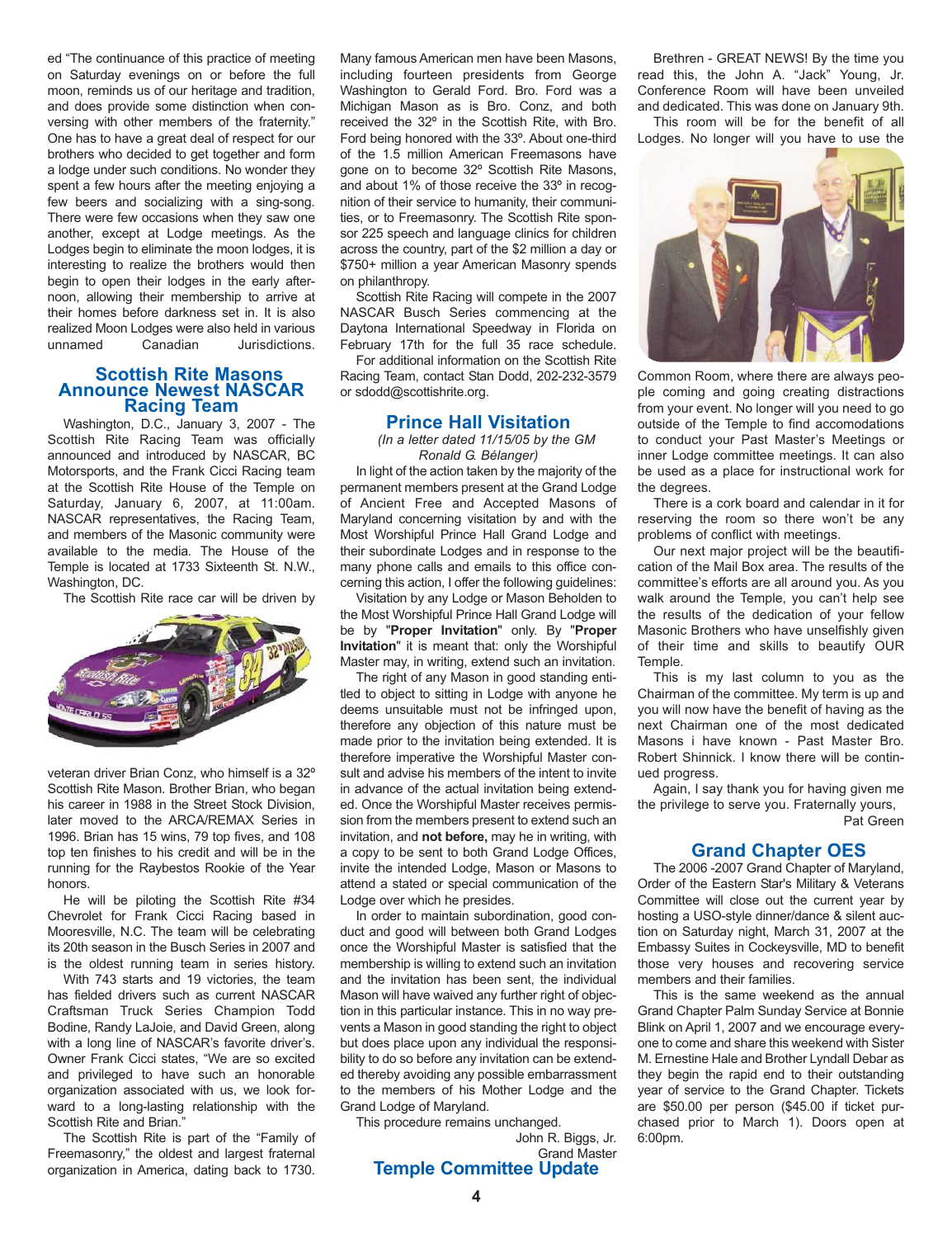# **MAYOR'S CHRISTMAS PARADE 2006**



Grand Master Biggs passing out his pin to Boumi Temple parade members.



Two old Troopers reminisce - Frank Mazzone, retired Lt. Colonel, MSP & M.W.G.M. Jack Biggs, retired first Lieutenant.



Bro. Jerry Piepiora, R.W.S.G.W. listens to sage advice from R.W. Bro. Herb Holcomb, Grand Secretary.



W. Asst. G. Marshal Jay Hodges sets the pace for those marching in the parade with the Grand Master and Grand Lodge.



Michael Caldwell, W. G. D. C.; Gary Ashby, W.M. of Union Lodge, and R. Gary Pierce, W. Grand Lecturer pose for the camera.



This fine looking group of Brothers won a trophy (first ever) for the Grand Lodge.

This year's **Mayor's Day Parade** in Hampden saw a larger turn-out of Brothers from the Grand Line and from local Lodge's. A special thanks from our Grand Master to those that took the time to make this annual parade. The Mayor's Day Parade, originally the Hampden Parade, was instituted by Tom Kerr many years ago, and Tom has seen it grow from just a couple of fire departments participating, into one of the largest parades in the Baltimore area. It is always held on the first Sunday in December, and kicks off at 2 p.m. Staging begins at 1 p.m. Our Grand Master would be most appreciative if **YOU** would place this date on your calendar for the 2007 parade. He would love to see 60 to 70 Brothers in collars, jewels and aprons marching with him next December. Roughly 30 brothers came out in 2006 which was an improvement over the 7 that showed up in 2005, but we can do far better - make this a priority if you can.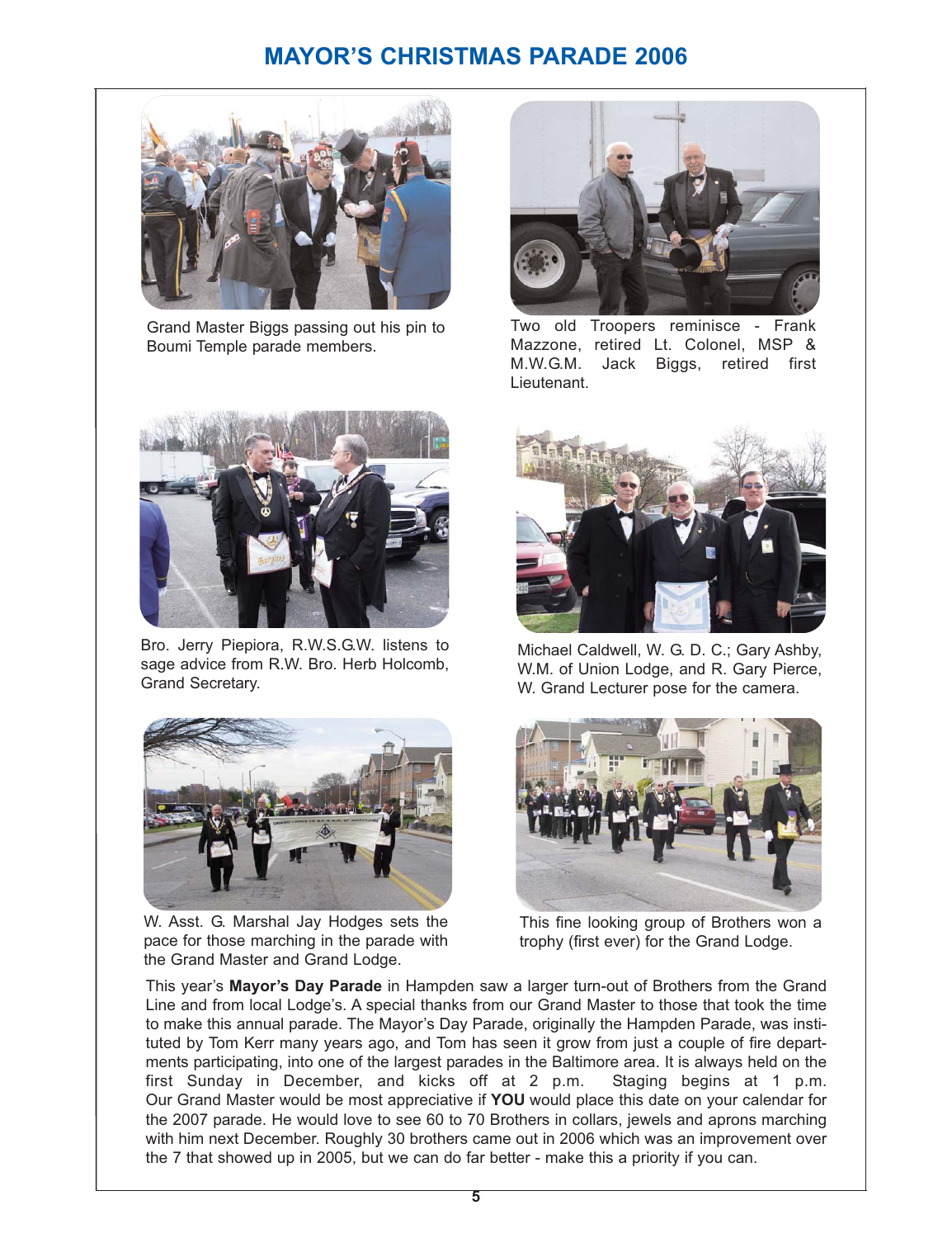### **From the Sovereign Grand Inspector General AA Scottish Rite**



May I wish all the brethren and their families a happy and healthy 2007. The year 2006 was a good year for the Scottish Rite. The Baltimore Region brought in seventy-eight new members and the Valley of Cumberland brought in twenty-

seven members for the year. In Baltimore, we had a reduction in the number of the brethren called to rest. The non-payment of dues could reflect a higher cost of living for those on a fixed income, but the Almoner, Ill. J. Fred Hobine, 33°, is helping out everyone that requests financial assistance with their dues.

The financial picture for your Valley is sound, including the Maryland Scottish Rite Charitable Foundation, which supports the Hilgenberg Childhood Speech and Language Center. The Scottish Rite contribution for the operation of the clinic has increased over 50% since 2003, but with your faithful support of our Foundation and our fundraisers, the assets of the Foundation are growing.

Plans have been made for the second Scottish Rite cruise in October 2007. Forty cabins have been set aside and thirty-eight of those have been booked already, a full year in advance. I call the Scottish Rite Cruise "Fundraising with Fun." On the Panama cruise we made \$15,000, and on the 14 Day New England Cruise, in October 2007, we hope to raise \$20,000. We are delighted that the Grand Master Jack Biggs and Lady Pat as well as the Deputy Grand Master Tom Velvin and Lady Carole will be sailing with us. Nobody gets a free cabin. The free cabins that the company awards per cabins sold will be resold for additional revenue. "There is no free lunch!"

The Bull and Oyster Roast was very successful, thanks to your support, and we netted \$12,000. I want to add a special thank you to all who bought raffle tickets for the cruise.

Shortly, you will receive tickets for another fundraiser. A generous donation was made by the Ill. Past Grand Master Bennie Owens, 33° and Lady Ruth. They deeded their timeshare at Massanutten, VA to the Scottish Rite. It is a beautiful place in the mountains, near Harrisonburg, VA. The location was personally visited by Ill. Marlin Mills, 33°, me, and our ladies. It is a great place for a family vacation and the date for this year's week is in the beginning of August. The drawing will be at the annual Scottish Rite Family Picnic at Sunnybrook Farms on Sunday, June 10, 2007. We will attempt to sell some tickets by mail. We thank you in advance for your support.

By now you have probably heard that the Supreme Council will be participating in the NASCAR Busch Series races. At no cost to the fraternity, car #34 will be racing under the Scottish Rite name. Two of these races will be at Dover Downs in the fall. Think about the millions of people that attend the NASCAR races and watch it on television. They will see the Scottish Rite name on the hood and the spoiler and also the letter "G" in various places on the car. What a wonderful way to promote Masonry! Hopefully, this will entice men, both young and old, to call and inquire about our fraternity.

We are now gearing up for a one day class on March 31, with beautiful degree work to present to the new members. Names for honors are now being submitted for the Biennial Session this summer. It will be a combined meeting with the Northern Jurisdiction for the first time in our Scottish Rite history. Parts of this session are open to all Scottish Rite Masons. I especially hope that many of the 33° members will make an effort to attend this historic occasion.

As far as any changes in the building, there is some interest but nothing is finalized. The day will come when we need to downsize, due to the high cost of maintenance of our beautiful Temple. Hopefully we are able to prepare for that day.

May our Creator grant you His peace and support as you pursue your journey in Freemasonry. May God Bless all of our brethren and their families.

> Fraternally Yours, Ill. Dr. Hans R. Wilhelmsen, 33° Sovereign Grand Inspector General

# **Royal Arch Masonry in Maryland**



At symbolic lodge installations and meetings throughout the Masonic jurisdiction of Maryland, the Worshipful Master is presented a lapel pin accompanied by these words: "In behalf of your

1700 brothers of the Grand Chapter of Royal

Arch Masons, I am pleased to present you, Worshipful Master, with this emblem of your office. I know that you will wear it with pleasure to yourself and honor to the fraternity."

The pin that the Royal Arch Masons of Maryland is presenting is a lapel emblem that is the Master's Square underneath of which is " '07", representing his year of service. It is our intent to present one of these pins to every lodge Master in Maryland by May 1, 2007. Our intent is to recognize the importance of the position of Worshipful Master to every Masonic Lodge and that Royal Arch Masonry is an extension of the teachings of the "Blue Lodge."

We are pleased to report that, due to the action of M.W.G.M., Companion John R. Biggs, Jr., the collateral bodies continue to be able to present their "story" to lodges with the permission of the Worshipful Master. Thus, the Grand Chapter has made over 80 lodge visits explaining Royal Arch Masonry and the York Rite since June of 2005. Our late M.E. Grand High Priest Milton Arrington secured the dispensation from the M.W.G.M., Companion Ronald G. Bélanger to permit collateral bodies to appear in lodges in their regalia (sans hat).

This visitation program has been most successful in recruiting brothers to become Royal Arch Masons. We are rehearsing another program for presentation to lodges that we hope to launch in March. Thus, we can revisit each lodge with a new, more dramatic Royal Arch story. To arrange for a presentation to your lodge, contact Brother Louis F. Bandell, Jr. at louemeral@comcast.net or 410-252-6020.

Royal Arch Masonry in Maryland is enjoying a renewal of interest. "Work" is occurring in Western Maryland, "on the shore", in central Maryland and in Southern Maryland. If sufficient interest exists, we will confer two of the four chapter degrees in a local lodge and arrange for the other degrees to b conferred at the nearest Royal Arch Chapter. If interested contact Steve Ponzillo, M.E.G.H.P. at ponzillo@comcast.net Consider joining your brothers in the Royal Arch Chapter and complete the symbolic lodge story.

### **From The Grand Commander Royal Arch Masons**



The Order of Knights Templar today exists as the top ranking Masonic organization in the York Rite of Freemasonry.<br>The Order todav The Order today requires membership in a Chapter of Royal Arch Masons and in some jurisdictions, membership in a Council of Royal and Select

Masters. The Knights Templar is a Christianoriented fraternal organization based on the ancient organization that was founded in the 11th century.

As a Knight Templar, one has many opportunities to help others that are less fortunate. One way is through The Knights Templar Eye Foundation, Inc. which is our major charity. The foundation is often the last hope for individuals who may lose their sight and has often been called a "Great Humanitarian Charity".

The Knights Templar Educational Foundation was established in 1922 to help provide educational advantages to the youth of this country. The Grand Commandery of Maryland awards grants to Maryland college students.

Holy Land Pilgrimages provided by the respective Grand Commanderies and in conjunction with the Grand Encampment Committee on Holy Land Pilgrimages has sent over 1200 ministers to the Holy Land. The program sends ordained Christian Ministers, gratis, on Pilgrimages to the Holy Land, for their spiritual enrichment, enthusiasm, and refreshed dedication. Most ministers who have been chosen feel that this pilgrimage has enriched their ministry and their lives. Masonic membership is not required and the minister may be male or female. Every Christian Mason should be a Knights Templar.

> Fraternally, John Rafine Right Eminent Grand Commander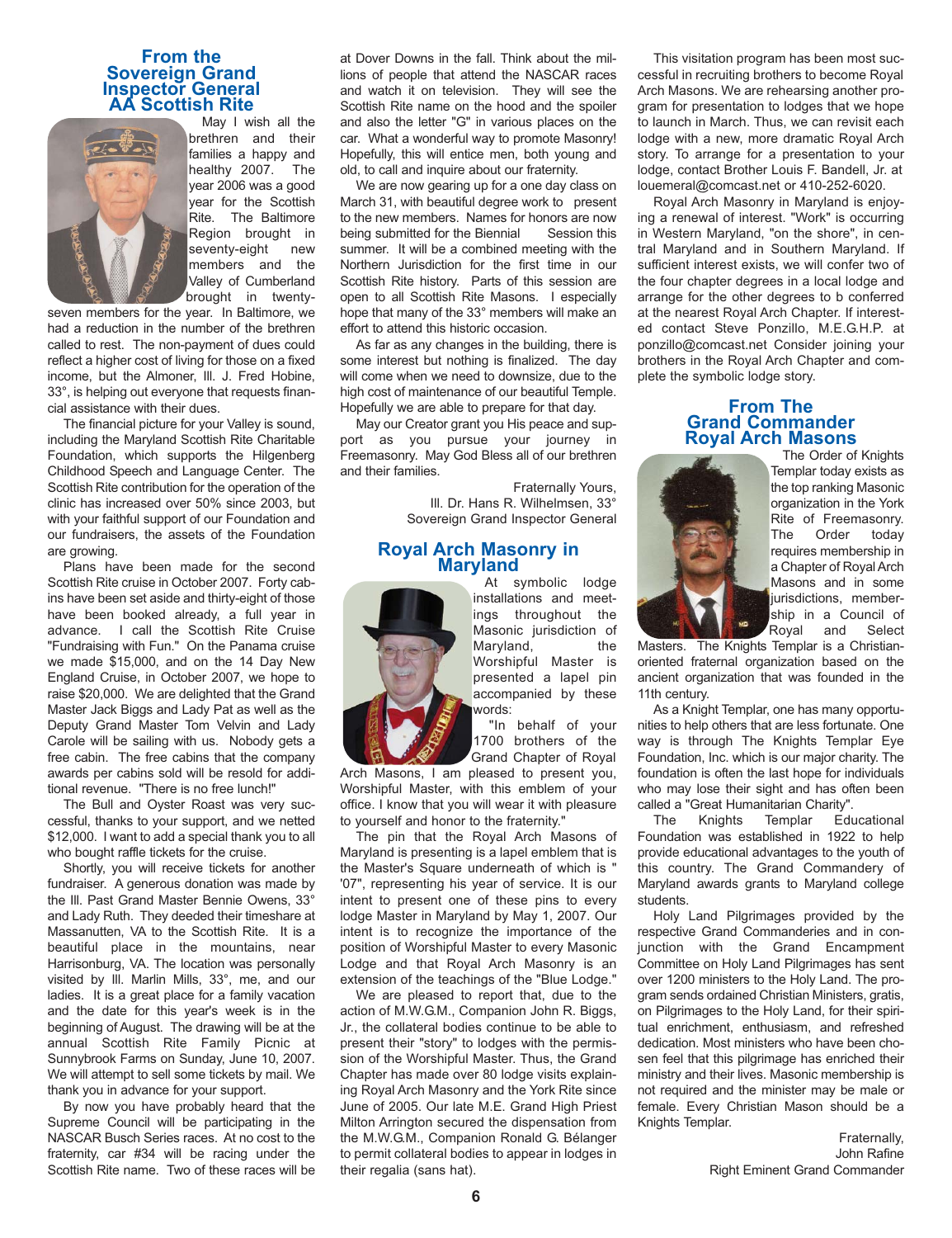## **From The Potentate Boumi Shriners**

Brothers All, I would like to take this opportu-



nity to congratulate Worshipful Grand Master Jack Biggs on becoming Grand Master of Maryland. We at Boumi temple look forward to working closely with the Grand Master and his line of Officers. At the Grand Masters Installation in November I had the

opportunity to speak to the Brothers and Ladies that were in attendance. At that time I asked all the Shriners in the room to stand, about 90 % of the Brothers in the room stood. At the time I pledged the continued support of the Nobles to the Grand Master and I repeat that now as Potentate of the greatest Temple in North America, Boumi Temple. It is an honor to be chosen to be Potentate of Boumi temple.

I would like to take this opportunity to reach out to all of our Masonic Brothers. Don't look at the Shrine as stealing members from the Lodges. Look at your Lodges and see how many Shriners are involved in the running of the Lodges. We all need members and I encourage those of you that are not Shriners to join our organization and continue your journey in the Masonic Brotherhood.

As Potentate I have asked the Grand Master for permission to invite Master Masons to attend a special night at Boumi Temple during 2007. We hope that we will be able to have a special presentation by our Membership Committee and have something interesting for everyone. In May we will be holding a Carnival in the Boumi parking lot. Please help us make this a success, come join your fellow Brothers on Masonic night when it is announced.

We as a Masonic Family need to reach out and support each other, because without the support of each other we will suffer.

> Yours in The Faith C. J. Rex Williams Potentate - Boumi Shriners

### **From the Potentate Ali Ghan Shriners**

Many of us have dreams and even visualize those dreams. But, we may either fail to



believe in those dreams or, even fail to act to make those dreams a reality. In most cases, we need to realize that to accomplish many of our dreams or goals; we may need to make use of the various resources available to us. To help under-

stand what I am referring to, I wish to share a story with you about a young man, a dreamer named Aaron. An individual that had dreams and a young man that visualized but, a young man that didn't plan, didn't believe and most certainly didn't act or, use the resources that were made available to him.

Aaron had a wife and 3 small children and like many young men, Aaron had dreams of a better life, an easier life, of wealth and of a better place to live. Aaron and his family lived in a small hut by a river and by trade, he was a fisherman. Each day, Aaron would rise at sun-up and return after a long day fishing around sundown. Some days, he caught a lot of fish making it a profitable day. But most of his days were not very profitable.

One particular day proved to be totally nonprofitable. Aaron spent all day on the fishing boat and failed to catch one single fish. Of course, in his line of work, no fish meant no money. As Aaron walked home along the river's edge with his head hung low and dragging his feet because of the very disappointing day. He noticed, buried in the rough sands of the river's edge, an object. His curiosity arose and he bent down, dug into the sand only to find an old leather pouch. Upon further investigation, he found what appeared to be a few small, round stones. Aaron figured, "just my luck, a bag of stones!"

Holding the pouch of stones in one hand, Aaron continued his long, disappointed walk home. As he walked, Aaron put his hand into the small leather pouch and pulled out a stone. He paused for a moment, held the stone up above his head and tossed it into the calm river. When the stone hit the river, it created a ripple effect causing Aaron to become somewhat hypnotized. As the rippling effect continued, Aaron dreamed of how great it would be, one day, when he could have all of the money he ever needed. How great it would be one day.

Regaining his senses, Aaron continued his slow, arduous journey home to his poor family. When he paused again, stuck his hand into the leather pouch and, pulled out yet another stone. Again, he held the stone above his head and again, tossed it into the river. As expected, the stone hitting the river created another rippling effect and again, Aaron stood there a bit hypnotized and began to dream again of how great it would be, one day, when I had all of the money I would ever need to buy my family a big, wonderful house……oh, how great that would be.

Again, he snapped out of the dream world and saw that he was almost home. Again, he put his hand in the leather pouch and pulled out the one last remaining stone. Again, he held it high above his head and, for some reason Aaron took the time to look at the stone before tossing it into the river. All of a sudden, rays of sunlight hit the remaining stone causing it to sparkle and burst into glorious beams of colorful glow. Then, Aaron realized he was holding a precious gemstone - not simple, old, ordinary stones and, all along he was throwing those precious stones into the river.

Like so many people, Aaron was throwing his dreams away. Not taking the time to investigate what was at hand - those valuable resources I mentioned earlier. Yes, I want you to dream and dream big. But, when you dream, I encourage you - I implore you to not only dream but, to visualize, plan, believe, and, act.

As Walt Disney once stated, "All of our dreams can come true, if we have the courage to pursue them."

To close, I can only tell you this: I am only one person, but I am one; I cannot do everything, but I can do something; and, what I can do, by the grace of god, I promise you I will do R. Francis Shives

Potentate - Ali Ghan Shrine

### **From the Executive Director Maryland Masonic Homes**

Greetings!

The winter months have been relatively



quiet so far, however life on the hill has been full of activity. As we move into the New Year, reflection on the recent holiday season causes us to pause and rejoice. We were fortunate to have many entertainers, volunteers and

individuals giving of their time and talent to enhance the lives of our residents. Thank you for assisting us to create the special warm feelings and peace of the season, and providing a high quality, continuum of care at Bonnie Blink.

That willingness to share can be carried throughout the year. There are many opportunities to volunteer. Please call today and begin the journey towards making a difference, building relationships, and receiving the blessings of volunteerism.

Our dedicated and professional staff continues to grow. Reverend Henry Thompson recently joined our leadership team, providing residents with spiritual support. I hear the weekly Bible study group has many lively discussions! Rev. Thompson works closely with individual Lodges to prepare Sunday Chapel services, and we encourage your continued participation and support.

MMH has begun a new initiative to become actively involved in our community and continue the Masonic mission of helping others. At Christmas, the Bonnie Blink staff 'adopted' a local needy family and donated clothing items and toys. Our mitten and hat tree was once again a huge success as residents, families and staff contributed. And we will join together this Spring to reach out to our armed forces, honoring current heroes and those veteran residents who committed to the fight for freedom years ago.

MMH's membership to Lifespan, the Maryland health care association and Masonic Homes' Executive Association enables our facility to utilize valuable industry resources, and participate in developing best practices within the non-profit sector.

MMH has begun a journey of commitment to embrace a cultural change and focus on person-centered care. This will include enhancing services offered on Serenity Hill,